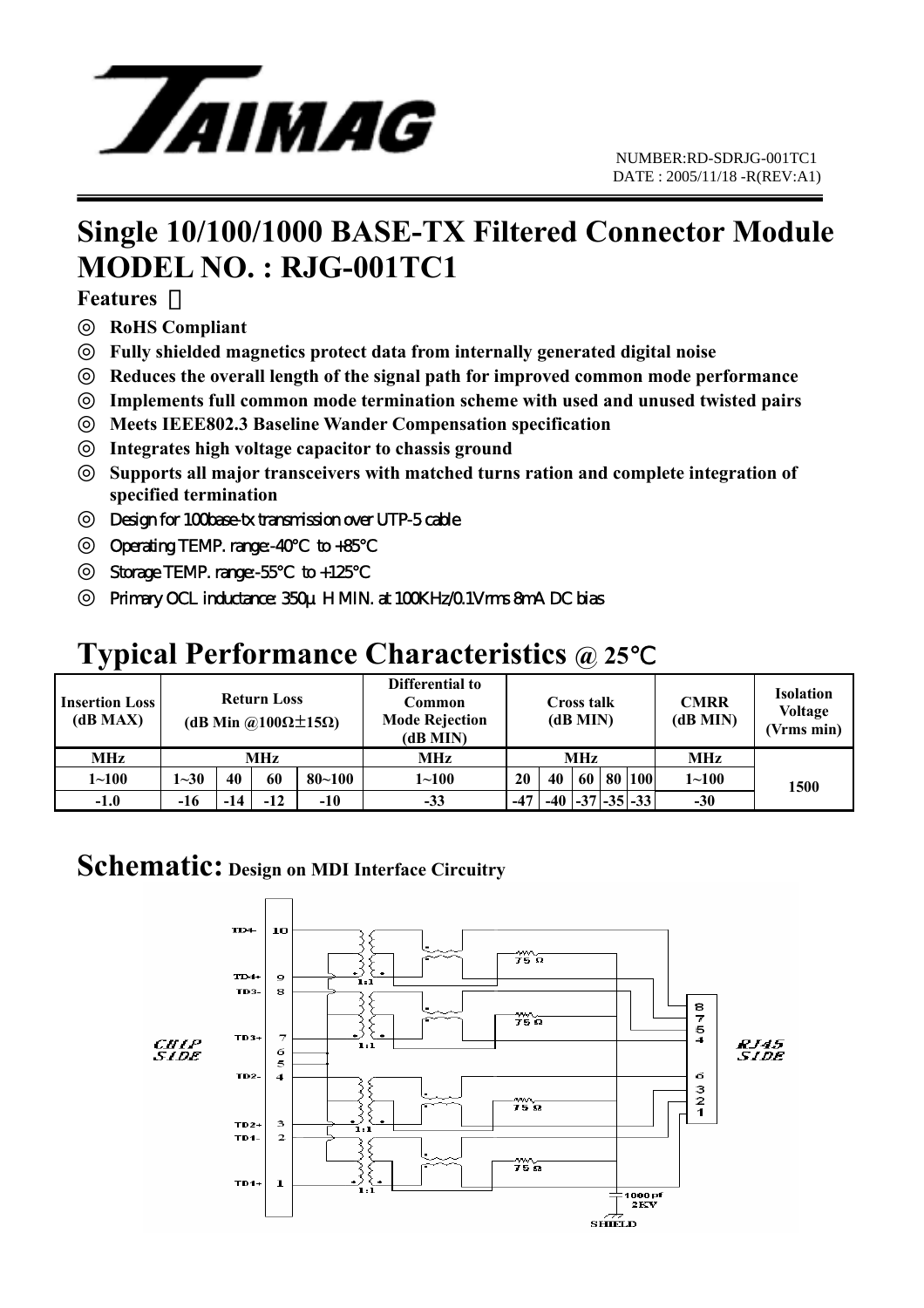

 NUMBER:RD-SDRJG-001TC1 DATE : 2005/11/18 -R(REV:A1)

# **MODEL NO. : RJG-001TC1**

**Dimension:** mm TOLERANCE:±0.15 (Unless otherwise specified )







RECOMMENDED P.C.B LAYOUT COMPONENT SIDE OF BOARD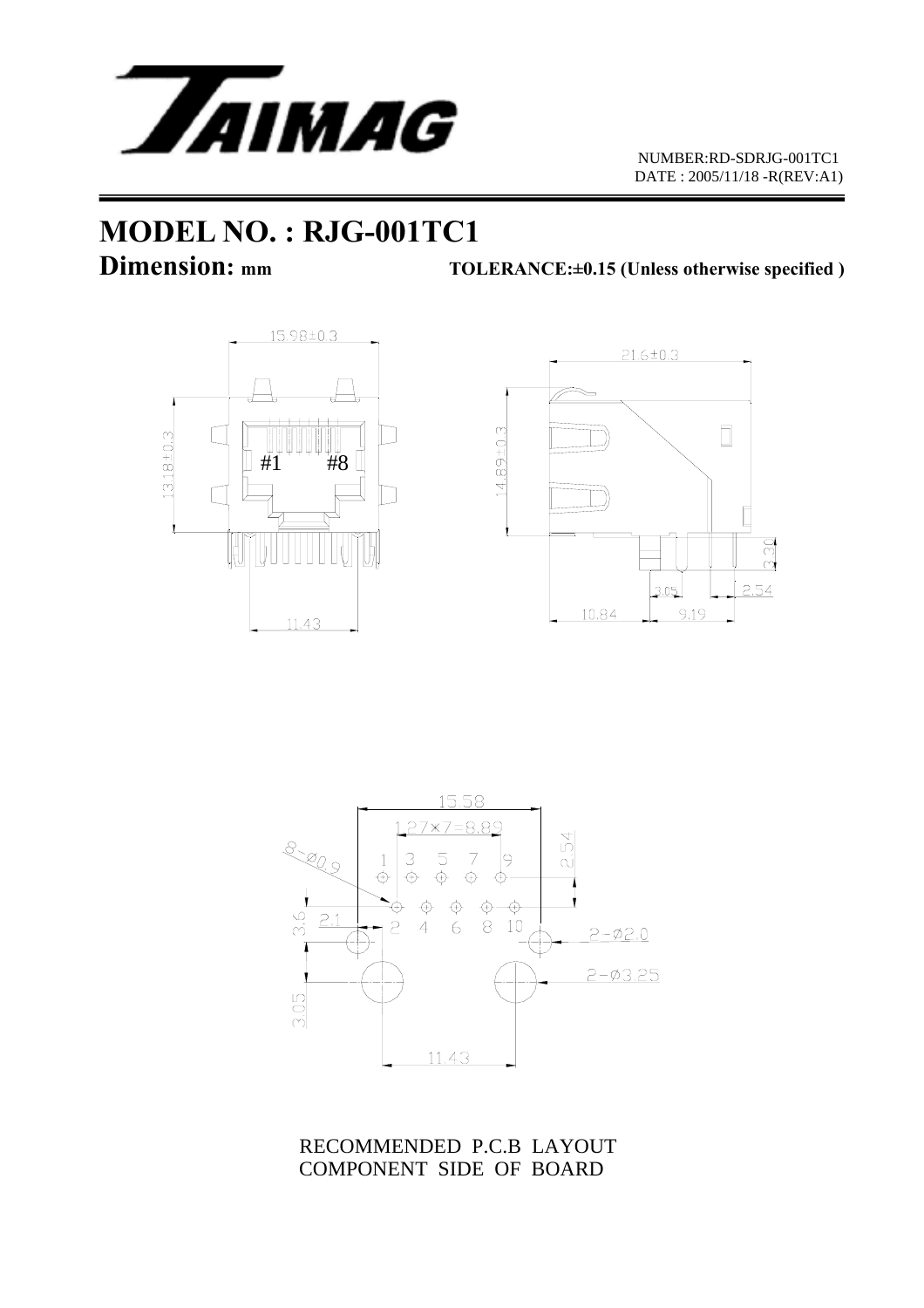

## **MODEL NO. : RJG-001TC1 Ordering Information**



### **Requirements**:

**1.Design and Construction** 

 **Product shall be of design, construction and physical dimensions specified on applicable product drawing.** 

- **2.Materials and Finish** 
	- **A. Contact:**

 **RJ Contact : Phosphor Bronze, Thickness=0.30mm** 

- **Finish : Contact Area : 6µ"min. Gold over 50µ"min. Nickel**
- **RJ Joint Contact : Brass, Thickness=0.30mm Finish : 80µ"min. Sn over 50µ"min. Nickel**

#### **B. Plastic Part :**

 **(1) Set Housing : Thermoplastic, PBT, Black** 

 **UL FILE NO. : E107536** 

 **Manufacturer : SHIKONG SYNTHETIC FIBERS CORP.** 

 **Grade : E202G30BK** 

 **Flame Class : UL 94V-0** 

 **(2) Insert : Thermoplastic, PBT, Black** 

 **UL FILE NO. : E107536** 

 **Manufacturer : SHIKONG SYNTHETIC FIBERS CORP.** 

 **Grade : E202G30BK** 

 **Flame Class : UL 94V-0** 

 **(3) Spacer : Thermoplastic, PBT, Black** 

 **UL FILE NO. : E107536** 

 **Manufacturer : SHIKONG SYNTHETIC FIBERS CORP.** 

 **Grade : E202G30BK** 

 **Flame Class : UL 94V-0**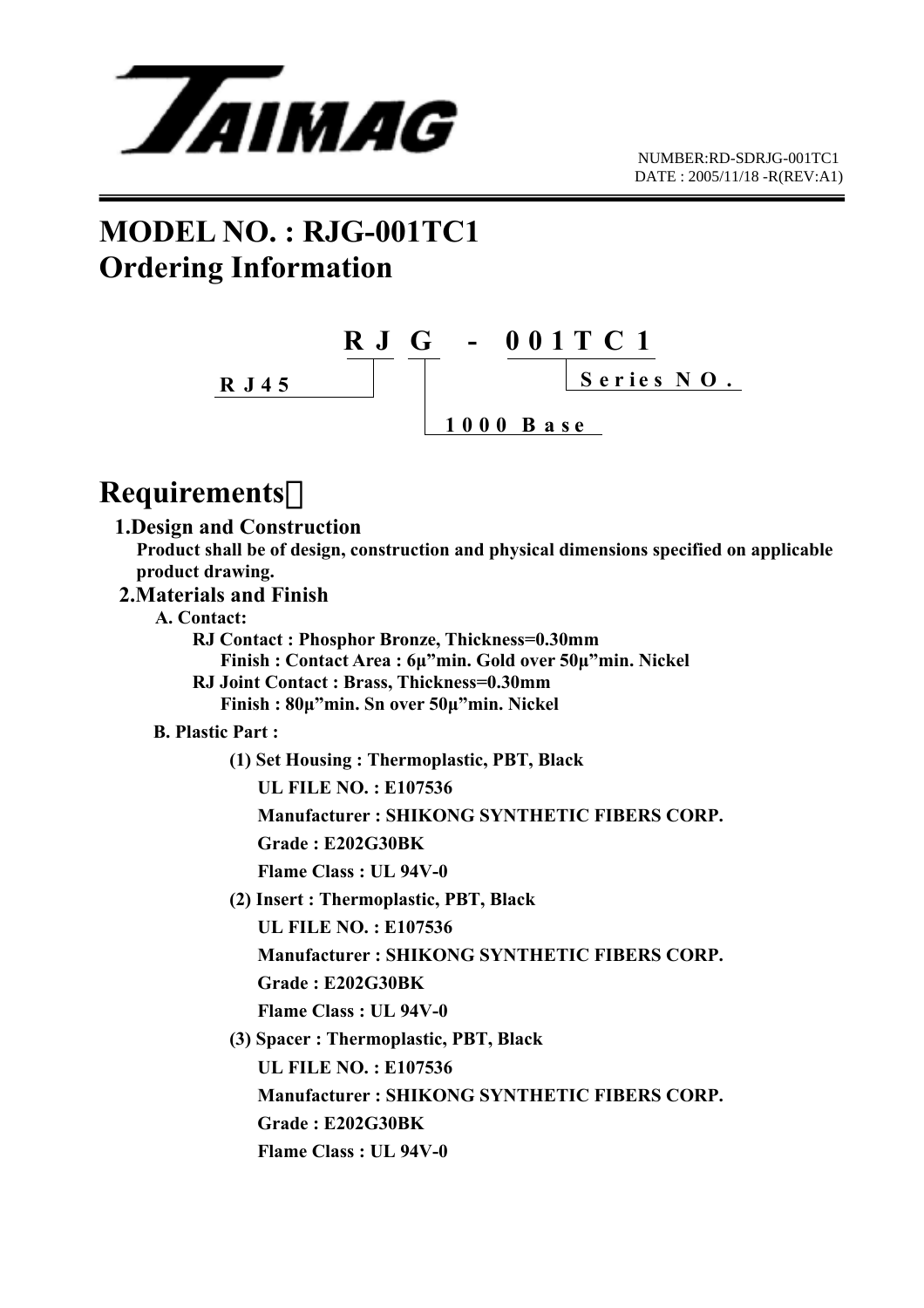

 NUMBER:RD-SDRJG-001TC1 DATE : 2005/11/18 -R(REV:A1)

### **MODEL NO. : RJG-001TC1**

 **C. Shield Material :** 

 **Cartridge Thickness=0.25mm 10µ"-20µ" Thick Nickel over Brass** 

#### **3. Ratings**

- **(1) Voltage rating : 125 VAC**
- **(2) Current rating : 1.5A**

#### **Durability :**

- **(1) 1000 cycles with no function damage for RJ-45 . Abnormalities shall be present after the test.**
- **(2) Low Level Contact Resistance : ∆R=30mΩ maximum (final).**
- **(3) The sample should be mounted in the tester and fully mated and unmated 500 times per hour at the rate of 25mm/min. EIA-364-09C.**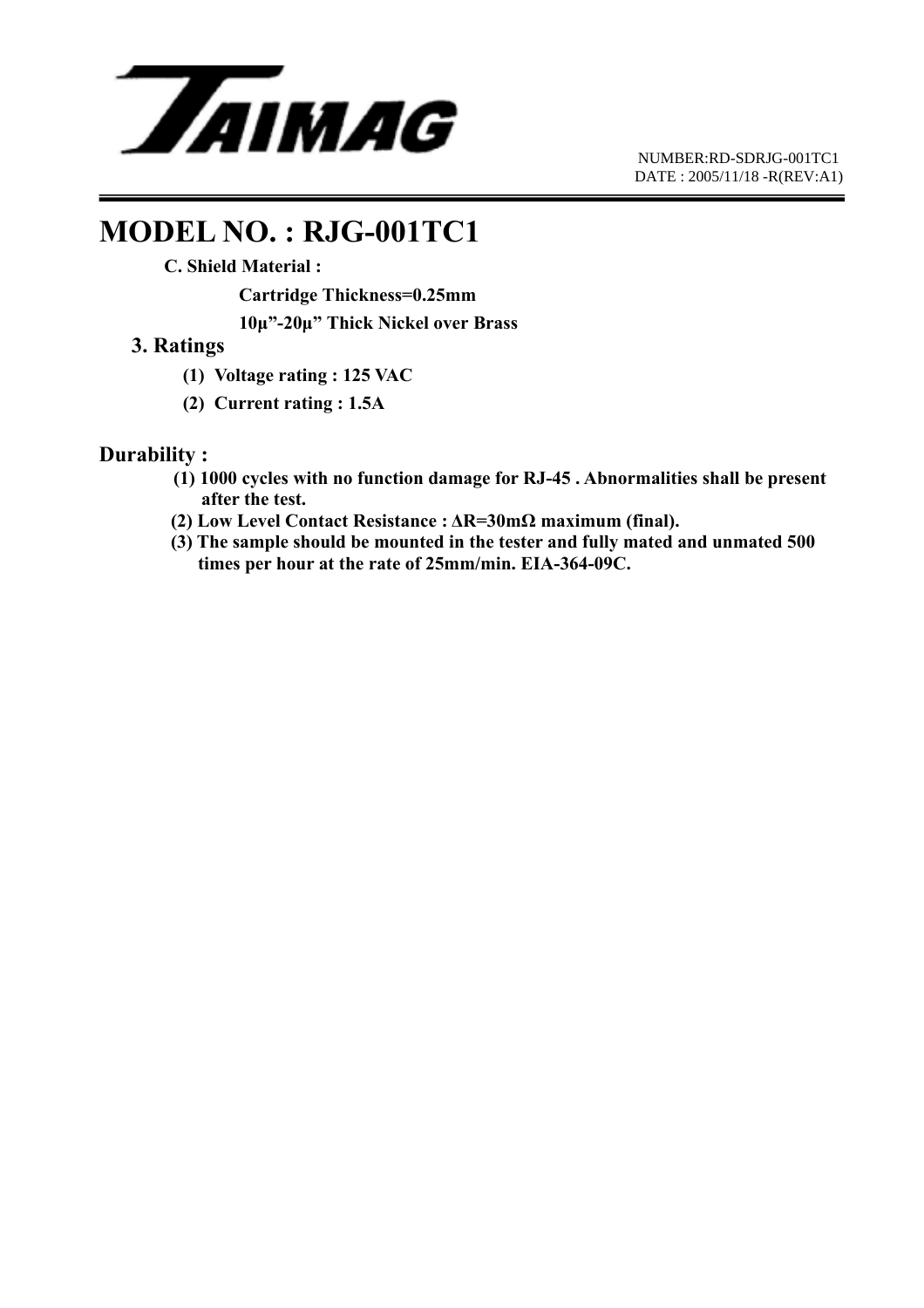

## **MODEL NO. : RJG-001TC1**

- **1. Unit weight :5.7 grams**
- **2. package : 100 pcs / tray / 0.61 kgms**
- **3. Carton : 1000 pcs / 10 layers of tray**
- **4. Gross weight : 6.6455 kgms**

#### **Package drawing:**